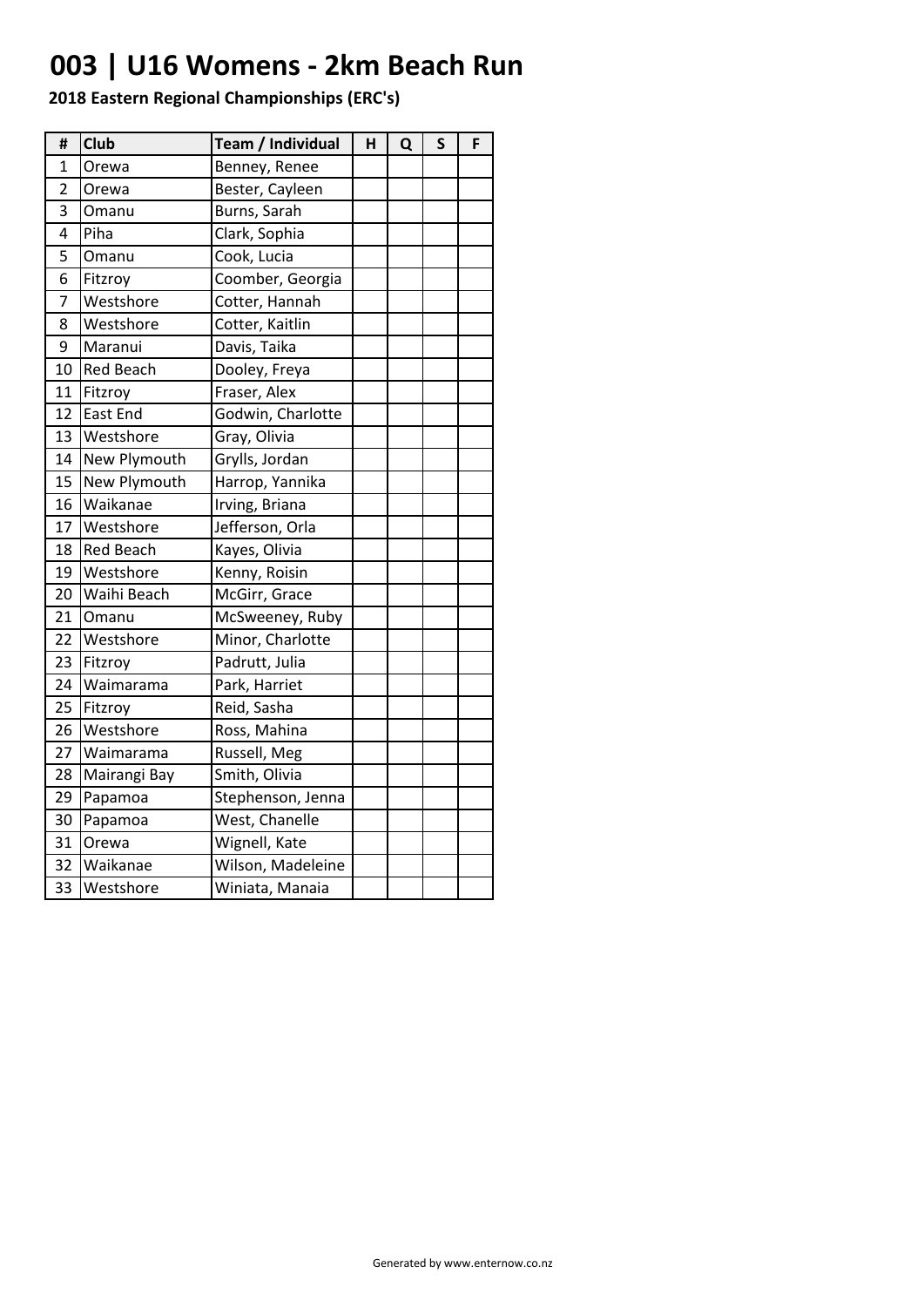## **002 | U19 Womens - 2km Beach Run**

| #              | Club             | Team / Individual            | н | Q | S | F |
|----------------|------------------|------------------------------|---|---|---|---|
| 1              | Mairangi Bay     | Beamish, Janelle             |   |   |   |   |
| $\overline{2}$ | Omanu            | Cook, Zara                   |   |   |   |   |
| 3              | Fitzroy          | Crewe, Emma                  |   |   |   |   |
| 4              | Lyall Bay        | Edmonds, Alexandra           |   |   |   |   |
| 5              | Omanu            | Edwardes, Phoebe             |   |   |   |   |
| 6              | Mt Maunganui     | GADSBEY, Katrina             |   |   |   |   |
| 7              | Mairangi Bay     | Gilbert, Kathryne            |   |   |   |   |
| 8              | East End         | Godwin, Nicola               |   |   |   |   |
| 9              | East End         | Harrop, Claudia              |   |   |   |   |
| 10             | Waimarama        | Herbison, Bella              |   |   |   |   |
| 11             | <b>Red Beach</b> | Hildesley, Sophie            |   |   |   |   |
| 12             | Waikanae         | Irving, Briana               |   |   |   |   |
| 13             | Paekakariki      | Jordan, Charlotte            |   |   |   |   |
| 14             | East End         | Kelly, Claudia               |   |   |   |   |
| 15             | East End         | Kelly, Isabella              |   |   |   |   |
| 16             | Westshore        | Lloyd-Jones, Harriet         |   |   |   |   |
| 17             | Mairangi Bay     | Makepeace, Erin              |   |   |   |   |
| 18             | Mt Maunganui     | MARSHALL, Tabitha            |   |   |   |   |
| 19             | Westshore        | McKenzie, Lucy               |   |   |   |   |
| 20             | Paekakariki      | Meyer, Charlotte             |   |   |   |   |
| 21             | Waimarama        | Nel, Carolyne                |   |   |   |   |
| 22             | Westshore        | Page, Bridget                |   |   |   |   |
| 23             | Mairangi Bay     | Platt, Grace                 |   |   |   |   |
| 24             | Piha             | Rose, Tyla                   |   |   |   |   |
| 25             | Papamoa          | Stephenson, Jenna            |   |   |   |   |
| 26             | Paekakariki      | Van De Coolwijk, Bayley-Rose |   |   |   |   |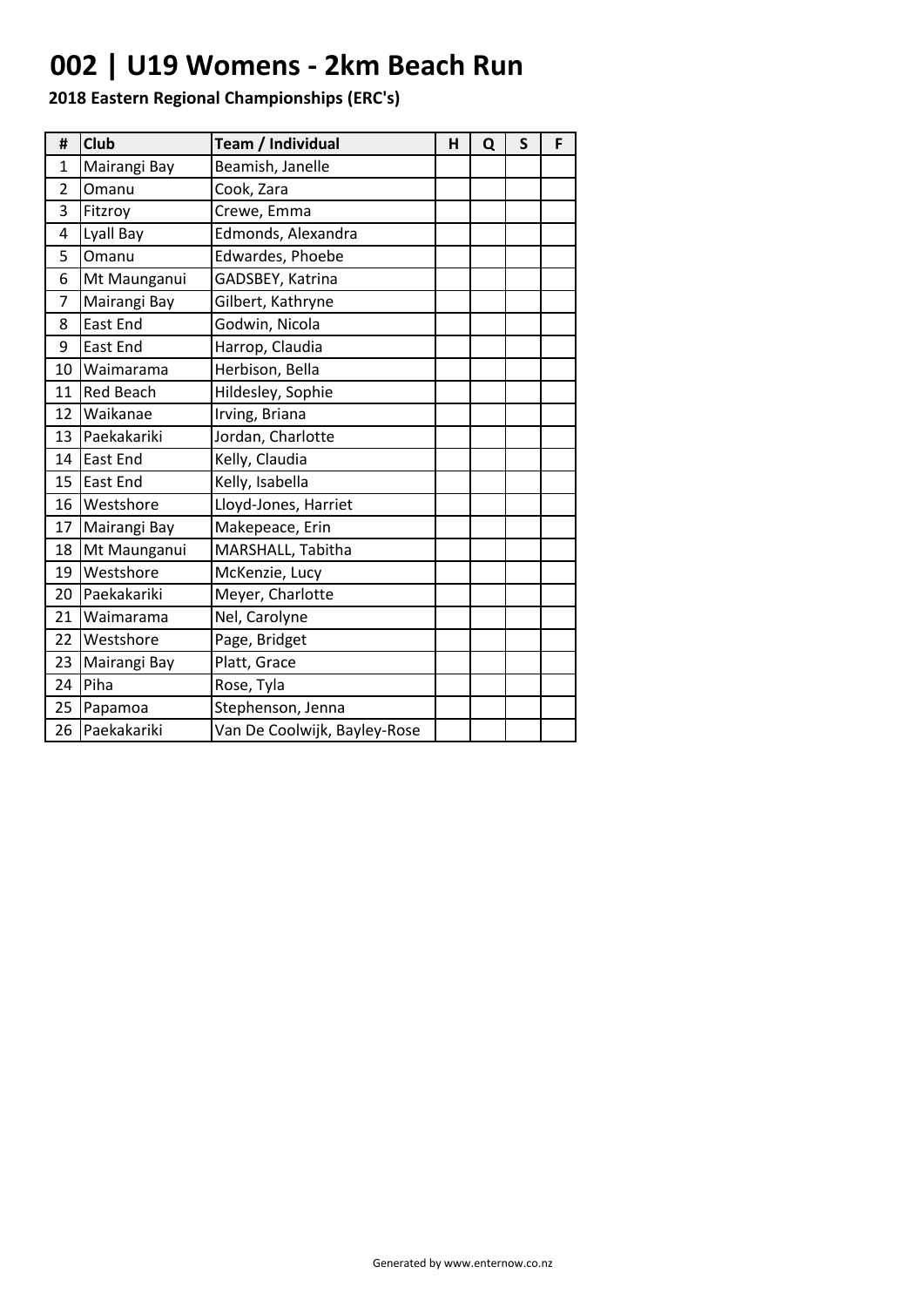## **001 | Open Womens - 2km Beach Run**

| #              | <b>Club</b>                            | Team / Individual | н | Q | S | F |
|----------------|----------------------------------------|-------------------|---|---|---|---|
| 1              | Mt Maunganui                           | Barron, Amy       |   |   |   |   |
| $\overline{2}$ | Mairangi Bay                           | Bell, Libby       |   |   |   |   |
| 3              | <b>CAMPBELL, Emily</b><br>Mt Maunganui |                   |   |   |   |   |
| 4              | Fitzroy                                | Crewe, Emma       |   |   |   |   |
| 5              | Mt Maunganui                           | Harvey, Andrea    |   |   |   |   |
| 6              | Piha                                   | Hatton, Teneale   |   |   |   |   |
| 7              | Waikanae<br>Irving, Briana             |                   |   |   |   |   |
| 8              | <b>Red Beach</b>                       | Johnson, Lauren   |   |   |   |   |
| 9              | <b>East End</b>                        | Kelly, Isabella   |   |   |   |   |
| 10             | Mairangi Bay                           | Platt, Grace      |   |   |   |   |
| 11             | Mt Maunganui                           | SHERGOLD, Brooke  |   |   |   |   |
| 12             | Papamoa                                | Stephenson, Jenna |   |   |   |   |
| 13             | Piha                                   | Wannan, Kirsty    |   |   |   |   |
| 14             | Piha                                   | Williams, Hannah  |   |   |   |   |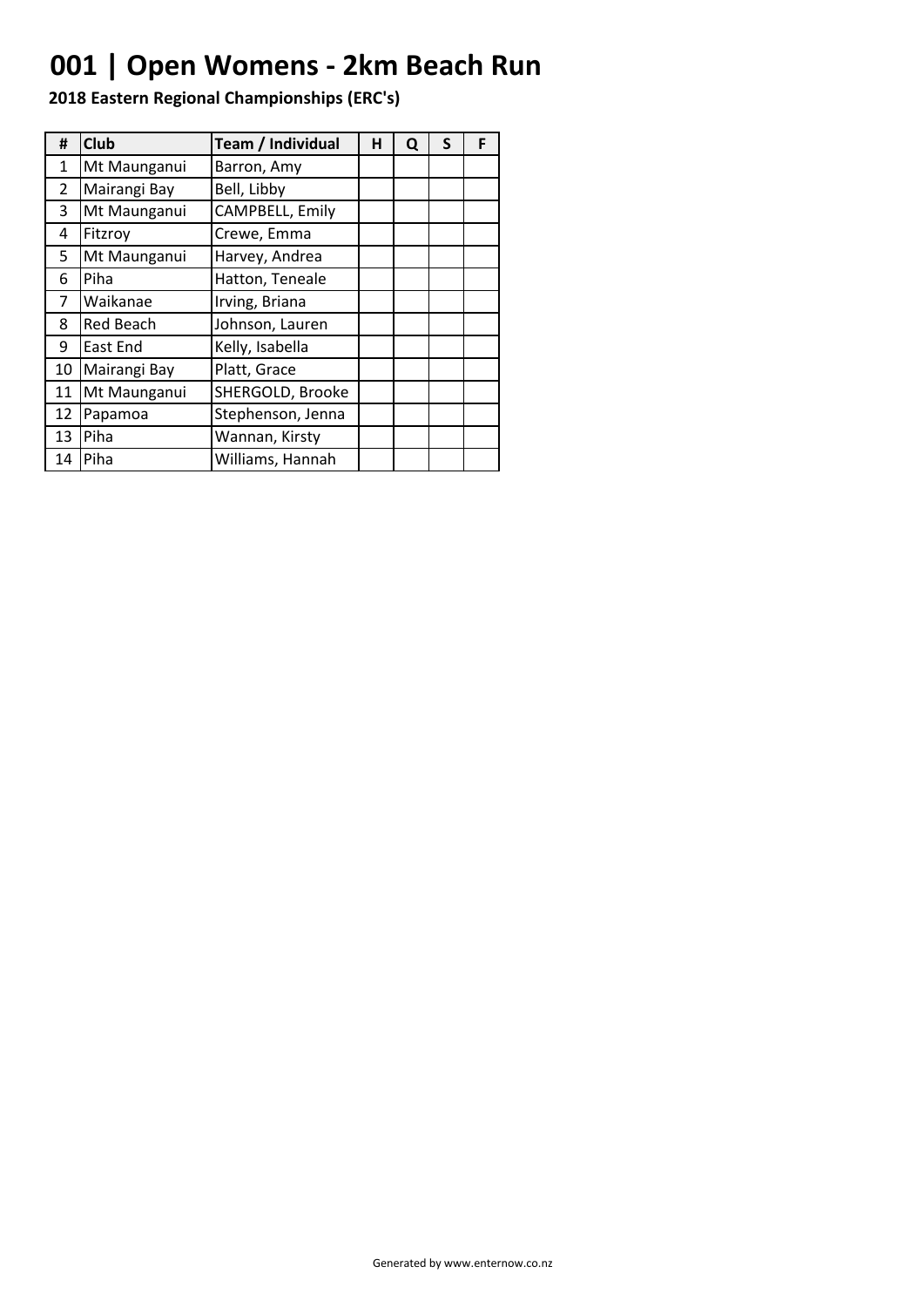## **003 | U16 Womens - Diamond (3 heats)**

| #  | Club                           | Team / Individual        | н | Q | S | F |
|----|--------------------------------|--------------------------|---|---|---|---|
| 1  | New Plymouth                   | Albers, Evette           |   |   |   |   |
| 2  | Mt Maunganui                   | Anderson, Jaime          |   |   |   |   |
| 3  | St. Clair                      | Andrew, Olivia           |   |   |   |   |
| 4  | East End                       | Baker, Molly             |   |   |   |   |
| 5  | Lyall Bay                      | Barnett-Bates, Gabrielle |   |   |   |   |
| 6  | Orewa                          | Benney, Renee            |   |   |   |   |
| 7  | Orewa                          | Bester, Cayleen          |   |   |   |   |
| 8  | <b>Red Beach</b>               | Bingley, Alexsia         |   |   |   |   |
| 9  | Ocean Beach                    | Birkett, Sarah-Kate      |   |   |   |   |
| 10 | Piha                           | Brittenden, Molly        |   |   |   |   |
| 11 | Piha                           | Brittenden, Niamh        |   |   |   |   |
| 12 | Omanu                          | Brown, Rachel            |   |   |   |   |
| 13 | Muriwai                        | Burgess, Hazel           |   |   |   |   |
| 14 | Omanu                          | Burns, Sarah             |   |   |   |   |
| 15 | Piha                           | Cameron, Emily           |   |   |   |   |
| 16 | <b>Red Beach</b>               | Campbell, Toni           |   |   |   |   |
| 17 | Piha                           | Clark, Sophia            |   |   |   |   |
| 18 | Mairangi Bay                   | Clifton, Aotea           |   |   |   |   |
| 19 | Mairangi Bay                   | Coldicott, Cassidy       |   |   |   |   |
| 20 | Omanu                          | Cook, Lucia              |   |   |   |   |
| 21 | Fitzroy                        | Coomber, Georgia         |   |   |   |   |
| 22 | <b>Red Beach</b>               | Cornish, Josie           |   |   |   |   |
| 23 | Westshore                      | Cotter, Hannah           |   |   |   |   |
| 24 | Westshore<br>Cotter, Kaitlin   |                          |   |   |   |   |
| 25 | Davis, Taika<br>Maranui        |                          |   |   |   |   |
| 26 | Day Ellis, Millie<br>Lyall Bay |                          |   |   |   |   |
| 27 | <b>Red Beach</b>               | Dooley, Freya            |   |   |   |   |
| 28 | Paekakariki                    | Downs, Sarah             |   |   |   |   |
| 29 | Ocean Beach                    | Ebbett-Watt, Frances     |   |   |   |   |
| 30 | Mt Maunganui                   | ELLIS, Lucy              |   |   |   |   |
| 31 | New Plymouth                   | Feaver, Casey            |   |   |   |   |
| 32 | Fitzroy                        | Fraser, Alex             |   |   |   |   |
| 33 | Omanu                          | Fraser, Hattie           |   |   |   |   |
| 34 | Orewa                          | Gardiner, Sakura         |   |   |   |   |
| 35 | East End                       | Godwin, Charlotte        |   |   |   |   |
| 36 | Lyall Bay                      | Goldfinch, Gemma         |   |   |   |   |
| 37 | Westshore                      | Gray, Olivia             |   |   |   |   |
| 38 | New Plymouth                   | Grylls, Jordan           |   |   |   |   |
| 39 | Whiritoa                       | Hanner, Jayde            |   |   |   |   |
| 40 | Ocean Beach                    | Harris, Brianna          |   |   |   |   |
| 41 | New Plymouth                   | Harrop, Yannika          |   |   |   |   |
| 42 | Waikanae                       | Hatwell, Devon           |   |   |   |   |
| 43 | Lyall Bay                      | Hikuroa, Ruby            |   |   |   |   |
| 44 | Mairangi Bay                   | Holloway, Lucy           |   |   |   |   |
| 45 | Lyall Bay                      | Irving, Sophie           |   |   |   |   |
| 46 | Whakatane                      | Jackson, Ashleigh        |   |   |   |   |
| 47 | Westshore                      | Jefferson, Orla          |   |   |   |   |
| 48 | Whakatane                      | Julian, Emily            |   |   |   |   |
| 49 | Red Beach                      | Kayes, Olivia            |   |   |   |   |
|    |                                |                          |   |   |   |   |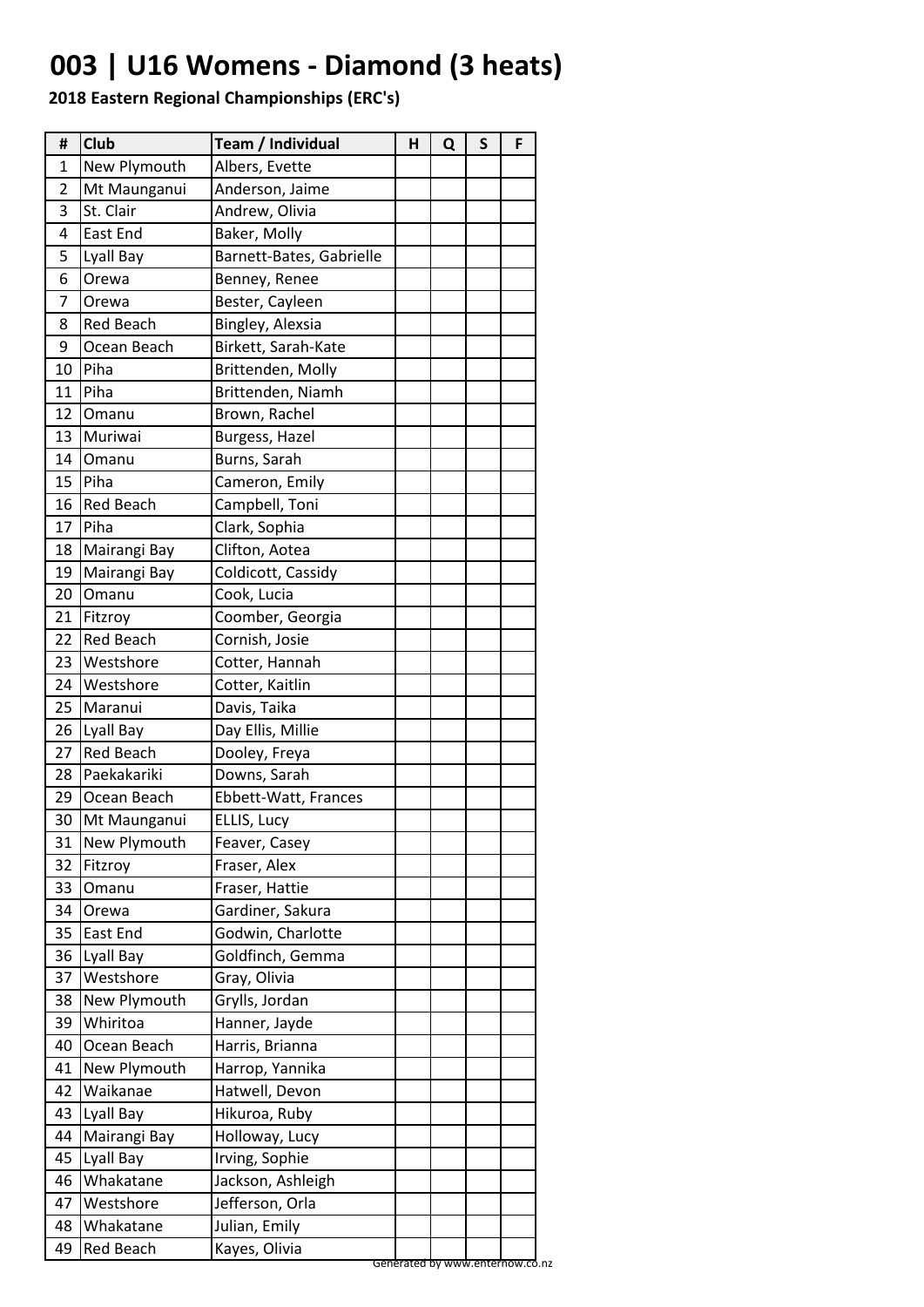| 50 | Pukehina                  | Kelly, Eden             |  |  |
|----|---------------------------|-------------------------|--|--|
| 51 | St. Clair                 | Kennedy Atchison, Annie |  |  |
| 52 | Westshore                 | Kenny, Roisin           |  |  |
| 53 | Mairangi Bay              | Kingi, Belle            |  |  |
| 54 | <b>Red Beach</b>          | Kramer, Mary            |  |  |
| 55 | Orewa                     | Langman, Jemma          |  |  |
| 56 | Mairangi Bay              | Lees, Nadine            |  |  |
| 57 | Piha                      | Lovett, Tyler           |  |  |
| 58 | Piha                      | MacKenzie, Natalya      |  |  |
| 59 | Whakatane                 | Manning, Anna           |  |  |
| 60 | Papamoa                   | Mano, Lucy              |  |  |
| 61 | Waikuku                   | Marsh, Aria             |  |  |
| 62 | Ocean Beach               | Mason, Louisa           |  |  |
| 63 | Waihi Beach               | McGirr, Grace           |  |  |
| 64 | Lyall Bay                 | McIntosh-Oakley, Clem   |  |  |
| 65 | Papamoa                   | McLaren, Nicole         |  |  |
| 66 | Omanu                     | McSweeney, Ruby         |  |  |
| 67 | Westshore                 | Minor, Charlotte        |  |  |
| 68 | Omanu                     | Mitchell, Joy           |  |  |
| 69 | Waimarama                 | Morgan, Annabel         |  |  |
| 70 | Waikanae                  | Morrison, Brooke        |  |  |
| 71 | Mt Maunganui              | Munro, Milla            |  |  |
| 72 | East End                  | North, Lucy             |  |  |
| 73 | Papamoa                   | O'Donnell, Saffron      |  |  |
| 74 | East End                  | Old, Scarlett           |  |  |
| 75 | Padrutt, Julia<br>Fitzroy |                         |  |  |
| 76 | Waimarama                 | Park, Harriet           |  |  |
| 77 | Waimarama                 | Pattison, Cydney        |  |  |
| 78 | Mt Maunganui              | Pearce, Olive           |  |  |
| 79 | Waikanae                  | Pitkethley, Georgie     |  |  |
| 80 | Mt Maunganui              | Pomare, Ella            |  |  |
| 81 | Piha                      | Quirke, Andie           |  |  |
| 82 | Omanu                     | Redshaw, Ayla           |  |  |
| 83 | Fitzroy                   | Reid, Sasha             |  |  |
| 84 | Whangamata                | Robinson, Paige         |  |  |
| 85 | Westshore                 | Ross, Mahina            |  |  |
| 86 | Waimarama                 | Russell, Meg            |  |  |
| 87 | Waimarama                 | Sanko, Bianca           |  |  |
| 88 | Omanu                     | Shivnan, Molly          |  |  |
| 89 | Omanu                     | Simpson, Bridget        |  |  |
| 90 | Wainui                    | Smith, Ava              |  |  |
| 91 | Wainui                    | Smith, Stella           |  |  |
| 92 | Papamoa                   | Stephenson, Jenna       |  |  |
| 93 | Omaha Beach               | Stevenson, Claudia      |  |  |
| 94 | Orewa                     | Stinson, Kendra         |  |  |
| 95 | Whangamata                | Sussock, Ruby           |  |  |
| 96 | Orewa                     | Sutherland, Emma        |  |  |
| 97 | Waikanae                  | Tate, Christy           |  |  |
| 98 | <b>East End</b>           | Taylor, Sophia          |  |  |
| 99 | Mairangi Bay              | Teaukura, Astaria       |  |  |
|    | 100 Red Beach             | Thompson, Aria          |  |  |
|    | 101 Lyall Bay             | Unsworth, Loredana      |  |  |
|    | 102 Mt Maunganui          | VAN LYE, McKeelie       |  |  |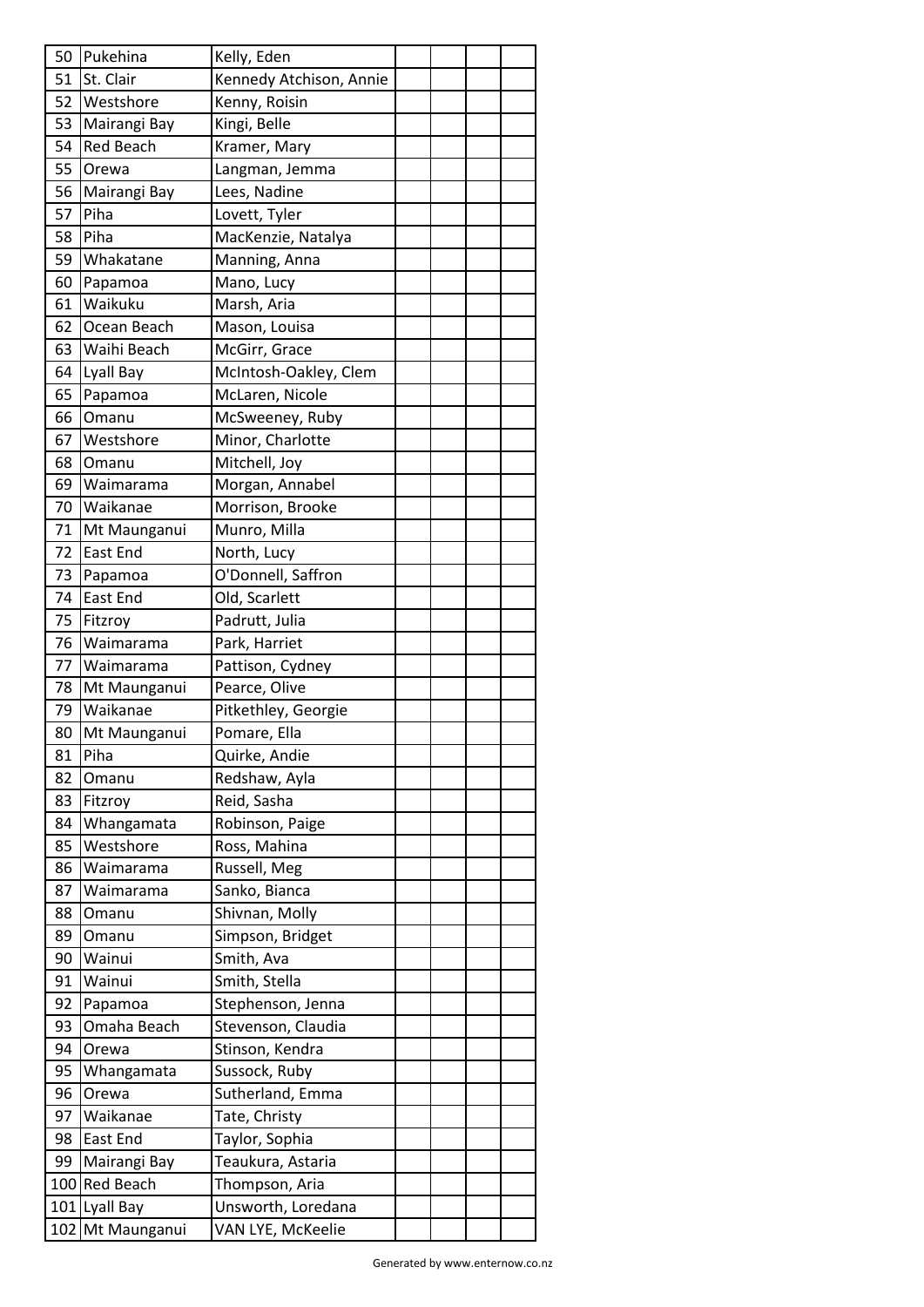| 103 Mt Maunganui            | Wagner, Siersha       |  |  |
|-----------------------------|-----------------------|--|--|
| 104 Mt Maunganui            | Waide, Murphy         |  |  |
| 105 Tairua<br>Warner, Terri |                       |  |  |
| 106 Tairua                  | Waterworth, Annabelle |  |  |
| 107 Papamoa                 | West, Chanelle        |  |  |
| 108 Orewa                   | Wignell, Kate         |  |  |
| 109 Waikanae                | Willock, Brooke       |  |  |
| 110 Waimarama               | Wilson, Connie        |  |  |
| 111 Waikanae                | Wilson, Edan          |  |  |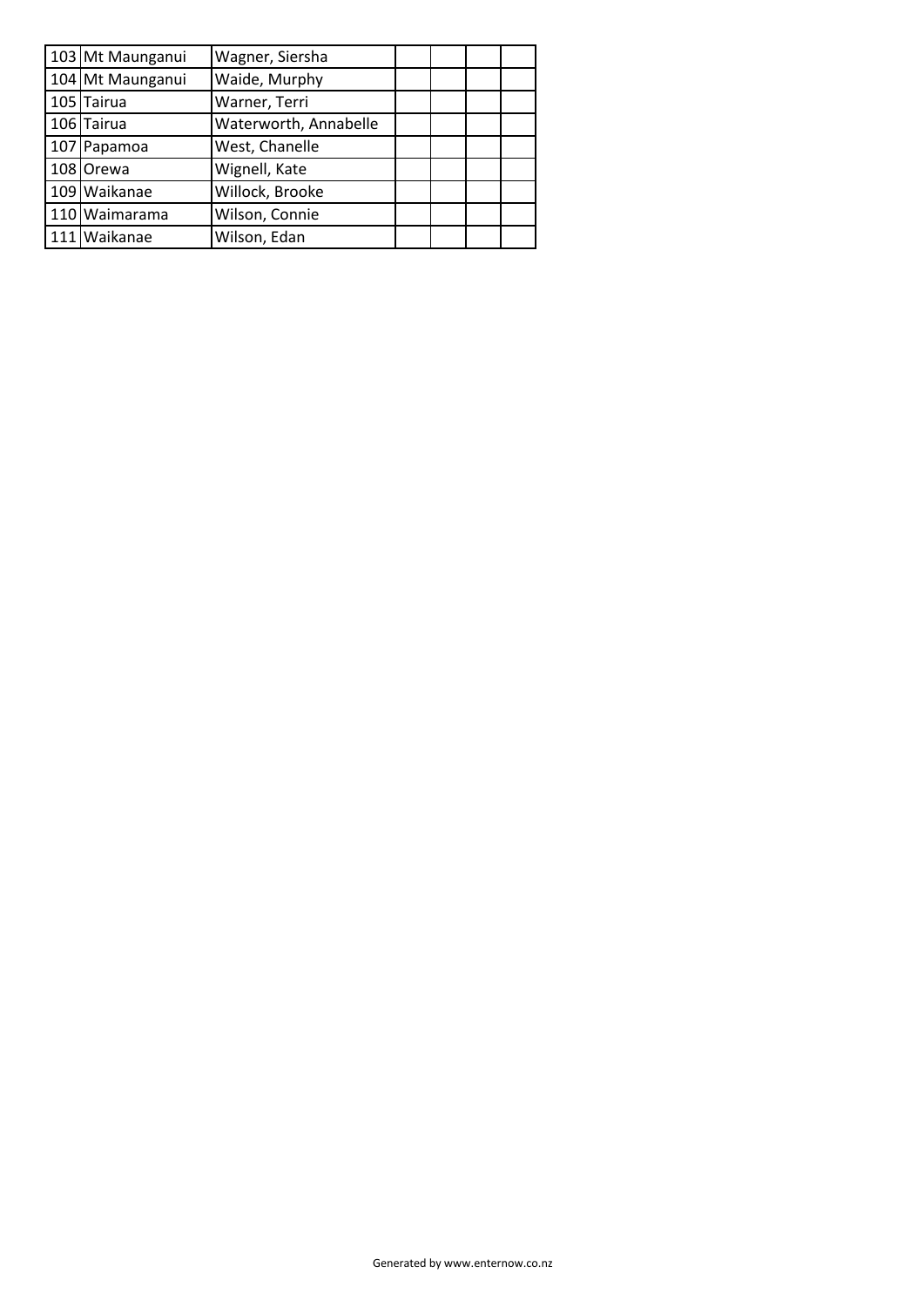## **002 | U19 Womens - Ironwomen (2 heats)**

| #              | Club             | Team / Individual      | н | Q | S | F |  |
|----------------|------------------|------------------------|---|---|---|---|--|
| 1              | Lyall Bay        | Albiston, Eva          |   |   |   |   |  |
| $\overline{2}$ | East End         | Baker, Hannah          |   |   |   |   |  |
| 3              | Mt Maunganui     | <b>BARRON, Rebecca</b> |   |   |   |   |  |
| 4              | Waimarama        | Bassett-Foss, Daisy    |   |   |   |   |  |
| 5              | Waimarama        | Bassett-Foss, Isabella |   |   |   |   |  |
| 6              | Midway           | Blakeman, Jessica      |   |   |   |   |  |
| 7              | Midway           | Blakeman, Kate         |   |   |   |   |  |
| 8              | Mt Maunganui     | <b>BRADLEY, Libby</b>  |   |   |   |   |  |
| 9              | Mt Maunganui     | <b>BRADLEY, Tessa</b>  |   |   |   |   |  |
| 10             | Piha             | Clark, Sophia          |   |   |   |   |  |
| 11             | Mairangi Bay     | Clifton, Samalulu      |   |   |   |   |  |
| 12             | Midway           | Corrin, Olivia         |   |   |   |   |  |
| 13             | East End         | Daniels, Aimee         |   |   |   |   |  |
| 14             | <b>Red Beach</b> | Denvir, Tania          |   |   |   |   |  |
| 15             | St. Clair        | Donegan, Carina        |   |   |   |   |  |
| 16             | Piha             | Drinnan, Ella          |   |   |   |   |  |
| 17             | Piha             | Drinnan, Kara          |   |   |   |   |  |
| 18             | Lyall Bay        | Edmonds, Alexandra     |   |   |   |   |  |
| 19             | Omanu            | Edwardes, Phoebe       |   |   |   |   |  |
| 20             | Omanu            | Elisara, Grace         |   |   |   |   |  |
| 21             | Orewa            | Franich, Macey         |   |   |   |   |  |
| 22             | Mairangi Bay     | Gilbert, Kathryne      |   |   |   |   |  |
| 23             | <b>East End</b>  | Godwin, Nicola         |   |   |   |   |  |
| 24             | St. Clair        | Gold, Olivia           |   |   |   |   |  |
| 25             | East End         | Harrop, Claudia        |   |   |   |   |  |
| 26             | Papamoa          | Hayden, Sophie         |   |   |   |   |  |
| 27             | <b>Red Beach</b> | Hildesley, Emma        |   |   |   |   |  |
| 28             | <b>Red Beach</b> | Hildesley, Sophie      |   |   |   |   |  |
| 29             | <b>Red Beach</b> | Hughes, Jade           |   |   |   |   |  |
| 30             | <b>Red Beach</b> | Johnston, Shanae       |   |   |   |   |  |
| 31             | East End         | Kelly, Claudia         |   |   |   |   |  |
| 32             | East End         | Kelly, Isabella        |   |   |   |   |  |
| 33             | Lyall Bay        | Kingi, Ella            |   |   |   |   |  |
| 34             | Lyall Bay        | Kingi, Grace           |   |   |   |   |  |
| 35             | Westshore        | Lloyd-Jones, Harriet   |   |   |   |   |  |
| 36             | Piha             | Makaia, Lucy           |   |   |   |   |  |
| 37             | Papamoa          | Miller, Kate           |   |   |   |   |  |
| 38             | Omanu            | Mitchell, Joy          |   |   |   |   |  |
| 39             | Red Beach        | Moratti, Ella          |   |   |   |   |  |
| 40             | Paekakariki      | Norris, Brianna        |   |   |   |   |  |
| 41             | East End         | North, Lucy            |   |   |   |   |  |
| 42             | Westshore        | Page, Bridget          |   |   |   |   |  |
| 43             | Mairangi Bay     | Phipps, Ashleigh       |   |   |   |   |  |
| 44             | Omanu            | Piceno, Francesca      |   |   |   |   |  |
| 45             | Waikanae         | Pickett, Lauren        |   |   |   |   |  |
| 46             | Omanu            | Pollock, Ella          |   |   |   |   |  |
| 47             |                  |                        |   |   |   |   |  |
|                | South Brighton   | Redmond, Ella          |   |   |   |   |  |
| 48             | Mt Maunganui     | REEDER, Samantha       |   |   |   |   |  |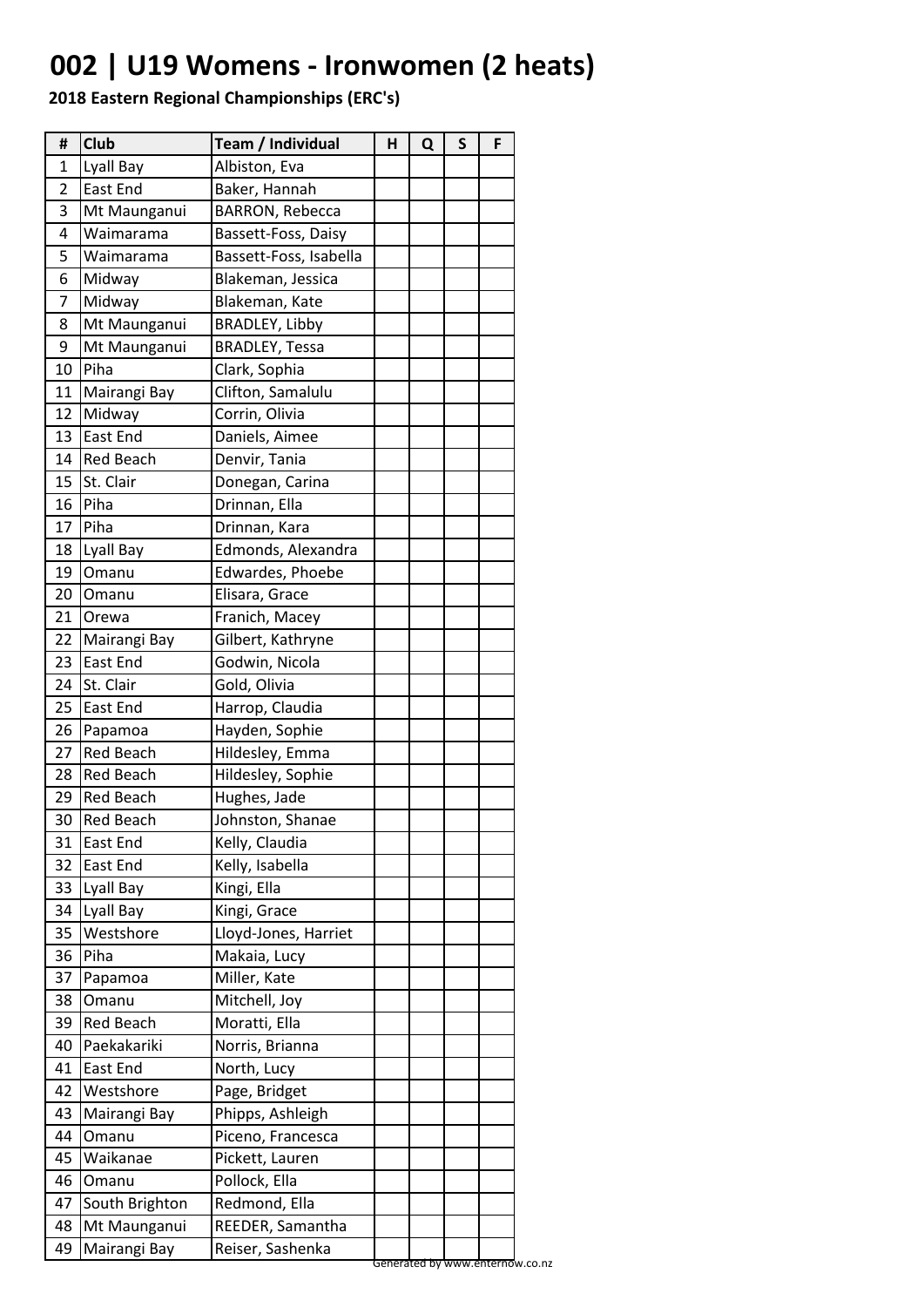| 50 East End<br>Robinson, Reebekaa   |                   |  |  |
|-------------------------------------|-------------------|--|--|
| 51 South Brighton<br>Rowland, Grace |                   |  |  |
| 52 Midway                           | Scott, Danielle   |  |  |
| 53 Red Beach                        | Small, Camille    |  |  |
| 54 Piha                             | Walker, Emma      |  |  |
| 55 Fitzroy                          | Walsh, Natalie    |  |  |
| 56 Mairangi Bay                     | Williamson, Tiana |  |  |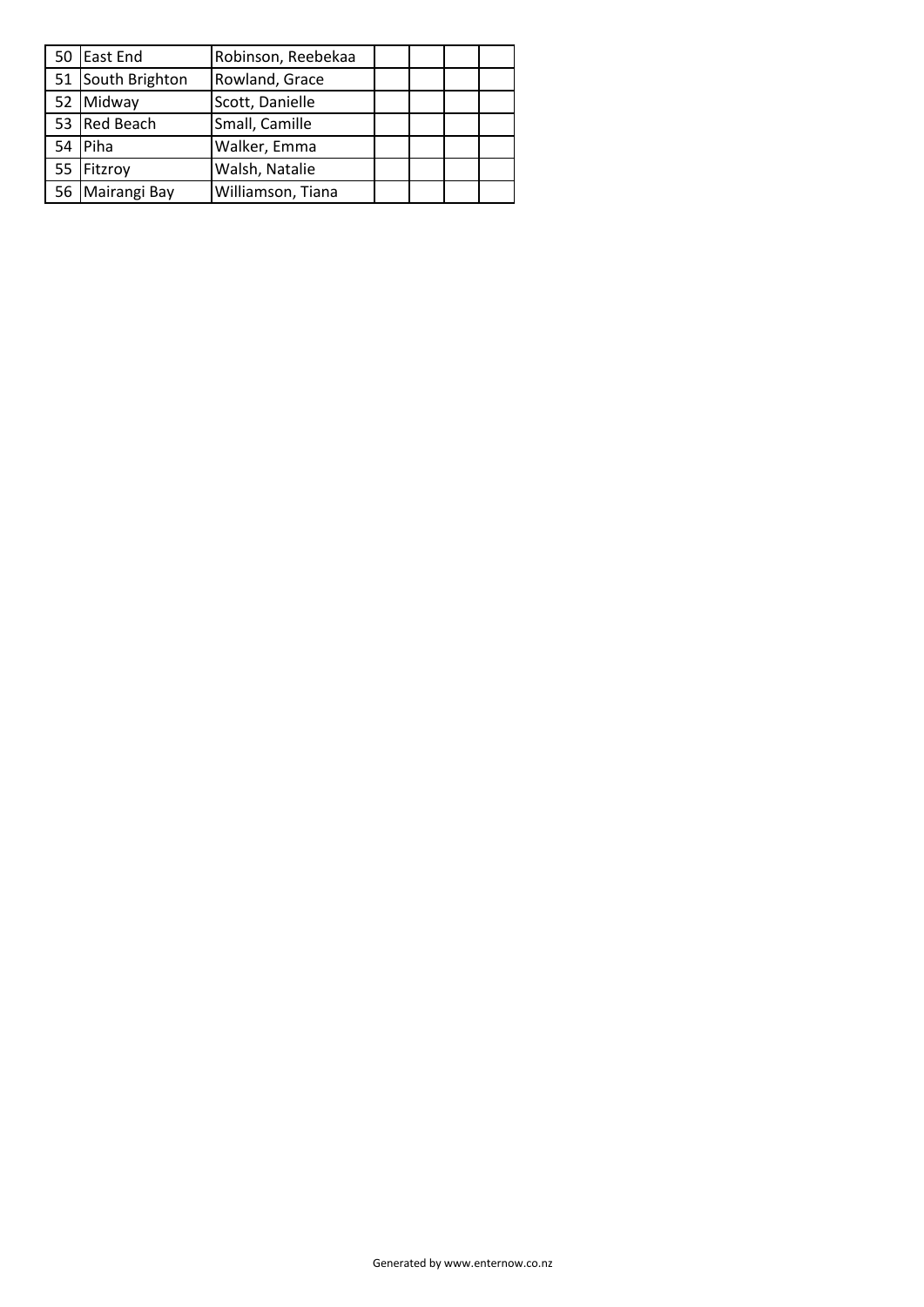## **001 | Open Womens - Ironwomen**

| #              | Club                           | Team / Individual           | н | Q | S | F |
|----------------|--------------------------------|-----------------------------|---|---|---|---|
| $\mathbf{1}$   | Mt Maunganui                   | Assink, Lauren              |   |   |   |   |
| $\overline{2}$ | East End                       | Baker, Hannah               |   |   |   |   |
| 3              | Mt Maunganui                   | Barron, Amy                 |   |   |   |   |
| 4              | Mairangi Bay                   | Bell, Libby                 |   |   |   |   |
| 5              | Mt Maunganui                   | Bentaouza, Claire           |   |   |   |   |
| 6              | <b>Red Beach</b>               | Boocock, Kelsi              |   |   |   |   |
| 7              | Mairangi Bay                   | Clark, Victoria             |   |   |   |   |
| 8              | Mairangi Bay                   | Clarke, Rachel              |   |   |   |   |
| 9              | Mt Maunganui                   | CONWAY, Julia               |   |   |   |   |
| 10             | Midway                         | Corrin, Olivia              |   |   |   |   |
| 11             | Mt Maunganui                   | Courteau-Godmaire, Claudine |   |   |   |   |
| 12             | Papamoa                        | Dykes, Michelle             |   |   |   |   |
| 13             | Omanu                          | Halligan, Devon             |   |   |   |   |
| 14             | Harvey, Andrea<br>Mt Maunganui |                             |   |   |   |   |
| 15             | Piha                           | Hatton, Teneale             |   |   |   |   |
| 16             | Paekakariki                    | Jones, Mckenzie             |   |   |   |   |
| 17             | East End                       | Kelly, Claudia              |   |   |   |   |
| 18             | Fitzroy                        | Kereopa, Ariana             |   |   |   |   |
| 19             | Piha                           | Makaia, Lucy                |   |   |   |   |
| 20             | Mairangi Bay                   | McKenzie, Kayla             |   |   |   |   |
| 21             | Mt Maunganui                   | Miller, Jessica             |   |   |   |   |
| 22             | Papamoa                        | Moffatt, Ariana             |   |   |   |   |
| 23             | Mt Maunganui                   | NICHOLS, Lily               |   |   |   |   |
| 24             | Fitzroy                        | O'Keeffe, Keely             |   |   |   |   |
| 25             | Papamoa                        | Peat, Natalie               |   |   |   |   |
| 26             | Mt Maunganui                   | Rosa-Perotteau, Camille     |   |   |   |   |
| 27             | Mairangi Bay                   | Rowe, Samantha              |   |   |   |   |
| 28             | Mairangi Bay                   | Strickland, Penelope        |   |   |   |   |
| 29             | Piha                           | Wannan, Kirsty              |   |   |   |   |
| 30             | Piha                           | Williams, Hannah            |   |   |   |   |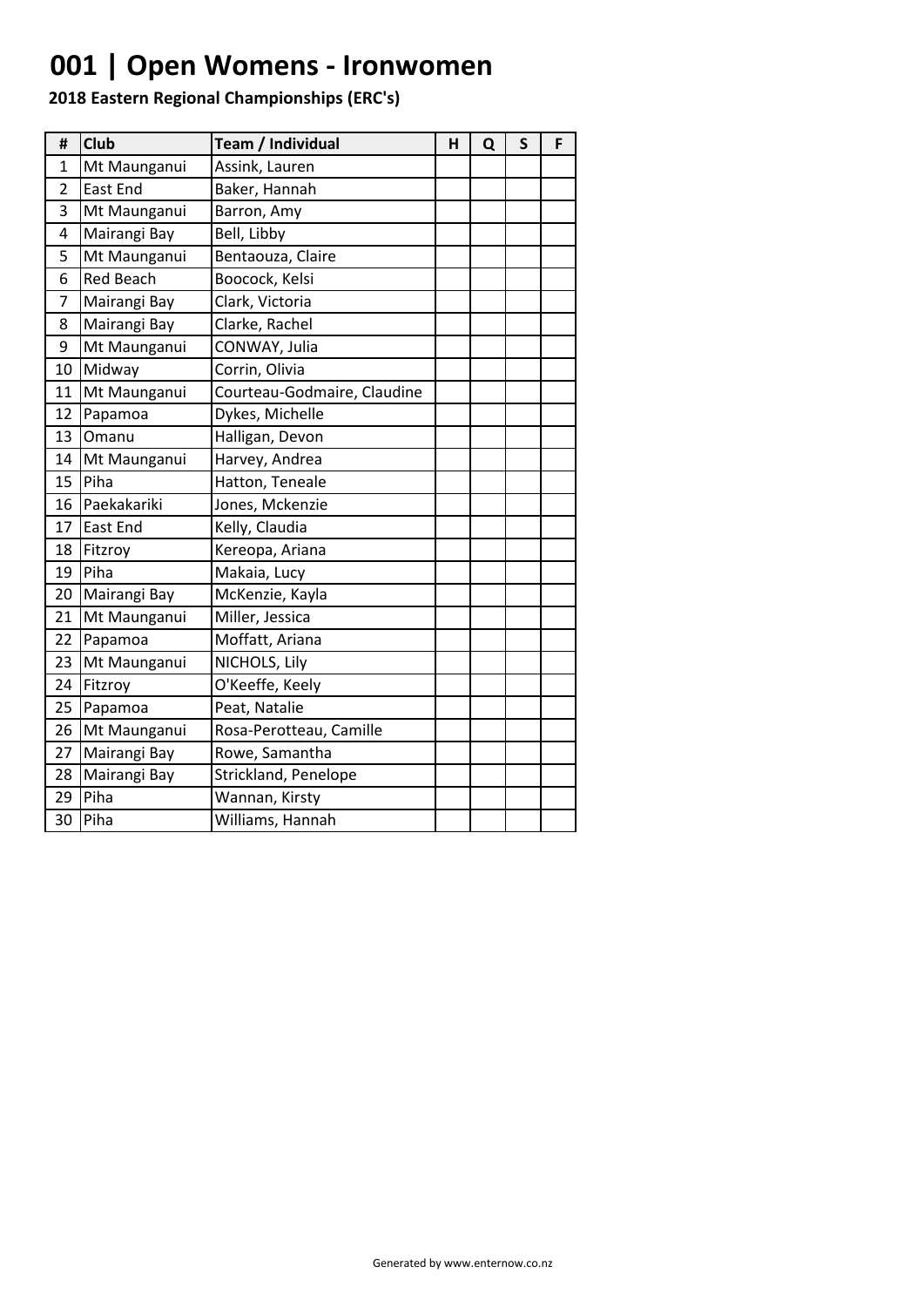## **003 | U16 Womens - Taplin (2 heats)**

| #              | <b>Club</b>     | Team / Individual                                                              | н | Q | $\mathsf{S}$ | F. |
|----------------|-----------------|--------------------------------------------------------------------------------|---|---|--------------|----|
| $\mathbf{1}$   | <b>East End</b> | East End Red   Sophia TAYLOR, Scarlett OLD, Lucy NORTH                         |   |   |              |    |
| $2^{\circ}$    | Fitzroy         | Fitzroy Blue   Sasha REID, Georgia COOMBER, Julia PADRUTT                      |   |   |              |    |
|                |                 | Lyall Bay U16 Womens A   Loredana UNSWORTH, Gabrielle BARNETT-                 |   |   |              |    |
| $\mathbf{3}$   | Lyall Bay       | <b>BATES, Ruby HIKUROA</b>                                                     |   |   |              |    |
|                |                 | Lyall Bay U16 Womens B   Clem MCINTOSH-OAKLEY, Gemma GOLDFINCH,                |   |   |              |    |
| 4              | Lyall Bay       | Millie DAY ELLIS                                                               |   |   |              |    |
| 5              | Mairangi Bay    | Mairangi Bay A   Astaria TEAUKURA, Aotea CLIFTON, Nadine LEES                  |   |   |              |    |
| 6              | Mairangi Bay    | Mairangi Bay B   Cassidy COLDICOTT, Belle KINGI, Tayla DALTON                  |   |   |              |    |
| $\overline{7}$ |                 | Mt Maunganui Mt Maunganui A   McKeelie VAN LYE, Lily ALTON, Ella POMARE        |   |   |              |    |
| 8              | Mt Maunganui    | Mt Maunganui B   Olive PEARCE, Jaime ANDERSON, Milla MUNRO                     |   |   |              |    |
| 9              |                 | Mt Maunganui Mt Maunganui C   Siersha WAGNER, Lucy ELLIS, Murphy WAIDE         |   |   |              |    |
|                |                 | 10   New Plymouth   New Plymouth   Casey FEAVER, Yannika HARROP, Jordan GRYLLS |   |   |              |    |
|                | 11 Ocean Beach  | Ocean Beach   Sarah-Kate BIRKETT, Brianna HARRIS, Louisa MASON                 |   |   |              |    |
|                | 12 Omanu        | Omanu A   Molly SHIVNAN, Joy MITCHELL, Hattie FRASER                           |   |   |              |    |
|                | 13 Omanu        | Omanu B   Ayla REDSHAW, Lucia COOK, Sarah BURNS                                |   |   |              |    |
|                | 14 Omanu        | Omanu C   Rachel BROWN, Bridget SIMPSON, Ruby MCSWEENEY                        |   |   |              |    |
|                | 15 Orewa        | Orewa A   Cayleen BESTER, Sakura GARDINER, Kate WIGNELL                        |   |   |              |    |
|                | 16 Orewa        | Orewa B   Emma SUTHERLAND, Renee BENNEY, Jemma LANGMAN                         |   |   |              |    |
|                | 17 Papamoa      | Papamoa A   Jenna STEPHENSON, Chanelle WEST, Lucy MANO                         |   |   |              |    |
|                | 18 Papamoa      | Papamoa B   Saffron O'DONNELL, Emily POL, Nicole MCLAREN                       |   |   |              |    |
|                | $19$ Piha       | Piha A   Emily CAMERON, Sophia CLARK, Natalya MACKENZIE                        |   |   |              |    |
|                | 20 Piha         | Piha B   Molly BRITTENDEN, Niamh BRITTENDEN, Tyler LOVETT                      |   |   |              |    |
|                | 21 Red Beach    | Red Beach A   Alexsia BINGLEY, Mary KRAMER, Aria THOMPSON                      |   |   |              |    |
|                | 22 Red Beach    | Red Beach B   Josie CORNISH, Toni CAMPBELL, Freya DOOLEY                       |   |   |              |    |
|                | 23 Waikanae     | Waikanae A   Edan WILSON, Christy TATE, Georgie PITKETHLEY                     |   |   |              |    |
|                | 24 Waikanae     | Waikanae B   Brooke MORRISON, Brooke WILLOCK, Madeleine WILSON                 |   |   |              |    |
|                | 25 Waimarama    | Waimarama   Harriet PARK, Cydney PATTISON, Meg RUSSELL                         |   |   |              |    |
|                | 26 Westshore    | Westshore A   Charlotte MINOR, Orla JEFFERSON, Mahina ROSS                     |   |   |              |    |
|                | 27 Westshore    | Westshore B   Hannah COTTER, Kaitlin COTTER, Olivia GRAY                       |   |   |              |    |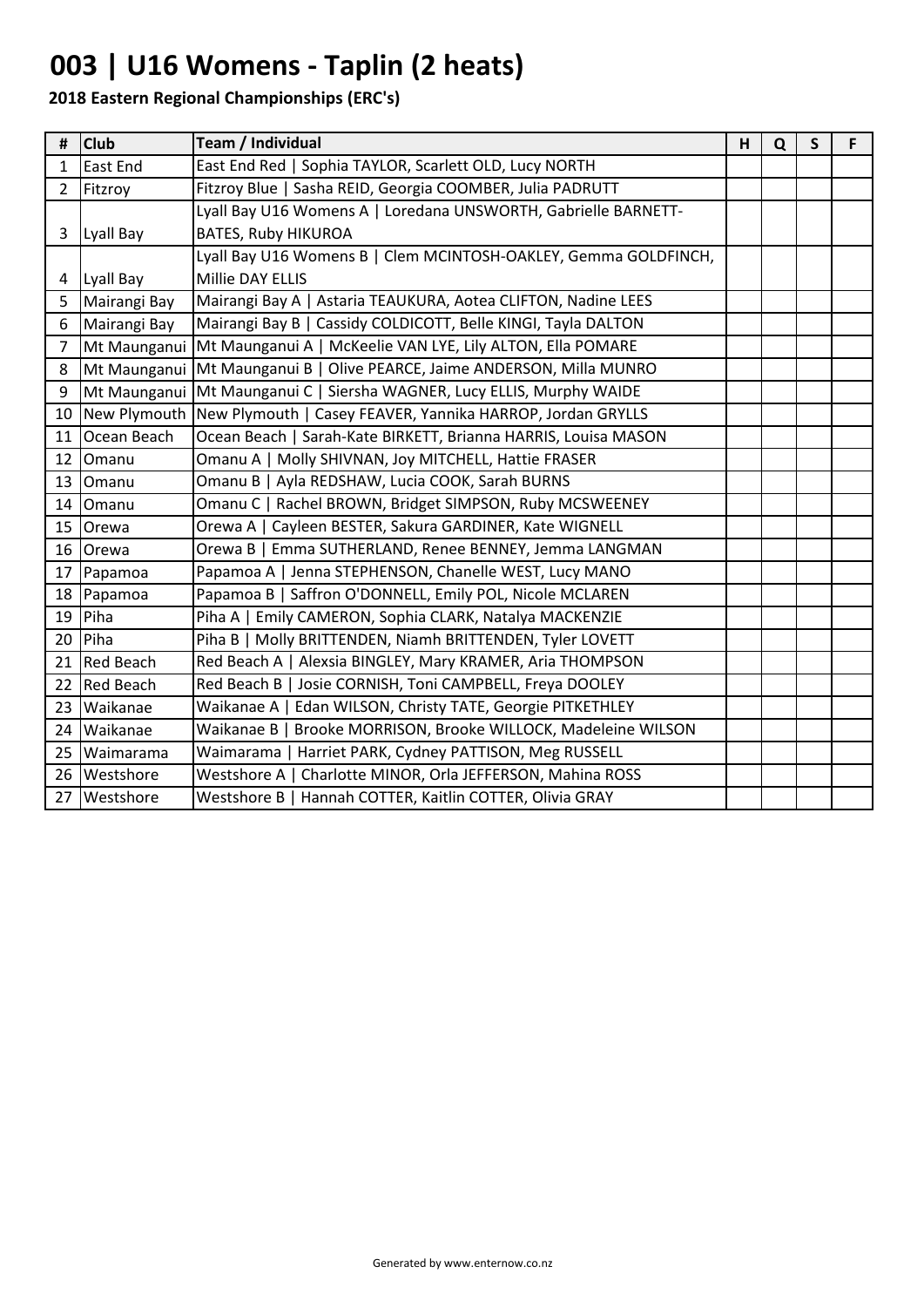## **002 | U19 Womens - Taplin (2 heats)**

| #              | <b>Club</b>       | Team / Individual                                               | H | Q | $\mathsf{S}$ | F. |
|----------------|-------------------|-----------------------------------------------------------------|---|---|--------------|----|
|                |                   | East End Gold   Claudia HARROP, Nicola GODWIN, Reebekaa         |   |   |              |    |
| 1              | <b>East End</b>   | <b>ROBINSON</b>                                                 |   |   |              |    |
| $\overline{2}$ | <b>East End</b>   | East End Red   Aimee DANIELS, Hannah BAKER, Claudia KELLY       |   |   |              |    |
| $\overline{3}$ | Fitzroy           | Fitzroy Blue   Natalie WALSH, Georgia COOMBER, Julia PADRUTT    |   |   |              |    |
| $\overline{4}$ | Lyall Bay         | Lyall Bay U19 Womens A   Macy BURNS, Eva ALBISTON, Ella KINGI   |   |   |              |    |
|                |                   | Lyall Bay U19 Womens B   Shiraz MULHOLLAND, Alexandra           |   |   |              |    |
| 5              | Lyall Bay         | <b>EDMONDS, Grace KINGI</b>                                     |   |   |              |    |
| 6              | Mairangi Bay      | Mairangi Bay A   Grace PLATT, Samalulu CLIFTON, Ashleigh PHIPPS |   |   |              |    |
|                |                   | Mairangi Bay B   Tiana WILLIAMSON, Kathryne GILBERT, Cleo       |   |   |              |    |
| $\overline{7}$ | Mairangi Bay      | WHEELER                                                         |   |   |              |    |
|                |                   |                                                                 |   |   |              |    |
| 8              | Mairangi Bay      | Mairangi Bay C   Lucy HOLLOWAY, Erin MAKEPEACE, Sashenka REISER |   |   |              |    |
|                |                   |                                                                 |   |   |              |    |
| 9              | Midway            | Midway Green   Kate BLAKEMAN, Alex BERMINGHAM, Danielle SCOTT   |   |   |              |    |
|                | 10 Midway         | Midway Red   Olivia CORRIN, Annabel HIGGINS, Jessica BLAKEMAN   |   |   |              |    |
|                | 11   Mt Maunganui | Mt Maunganui A   Tessa BRADLEY, Molly ALTON, Libby BRADLEY      |   |   |              |    |
|                |                   | Mt Maunganui B   Tabitha MARSHALL, Katrina GADSBEY, Rebecca     |   |   |              |    |
|                | 12 Mt Maunganui   | <b>BARRON</b>                                                   |   |   |              |    |
|                |                   | Mt Maunganui C   Samantha REEDER, Alicia WILSON, Lola May       |   |   |              |    |
|                | 13 Mt Maunganui   | <b>FERBER</b>                                                   |   |   |              |    |
| 14             | Omanu             | Omanu A   Grace ELISARA, Ella POLLOCK, Phoebe EDWARDES          |   |   |              |    |
| 15             | Omanu             | Omanu B   Zara COOK, Francesca PICENO, Sophie SANDFORD          |   |   |              |    |
|                |                   | Pae Red   Brianna NORRIS, Charlotte JORDAN, Bayley-Rose VAN DE  |   |   |              |    |
|                | 16 Paekakariki    | <b>COOLWIJK</b>                                                 |   |   |              |    |
|                | 17 Papamoa        | Papamoa   Islah KERR-AIM, Kate MILLER, Sophie HAYDEN            |   |   |              |    |
| 18             | Piha              | Piha A   Ella DRINNAN, Emma WALKER, Lucy MAKAIA                 |   |   |              |    |
| 19             | Piha              | Piha B   Andie QUIRKE, Sophia CLARK, Kara DRINNAN               |   |   |              |    |
|                |                   |                                                                 |   |   |              |    |
|                | 20 South Brighton | South Brighton   Grace ROWLAND, Ella REDMOND, Ashleigh ARCHER   |   |   |              |    |
|                | 21 St. Clair      | St. Clair Black   Olivia GOLD, Carina DONEGAN, Georgia RATHBONE |   |   |              |    |
|                |                   | St. Clair White   Olivia ANDREW, Annie KENNEDY ATCHISON, Devon  |   |   |              |    |
|                | 22 St. Clair      | <b>FAMILTON</b>                                                 |   |   |              |    |
| 23             | Waikanae          | Waikanae A<br>Lauren PICKETT, Holly HOPE, Ella VAN KREGTEN      |   |   |              |    |
|                |                   | devon HATWELL, Sarah LOCKWOOD, Georgie<br>Waikanae B            |   |   |              |    |
| 24             | Waikanae          | <b>PITKETHLEY</b>                                               |   |   |              |    |
|                |                   | Daisy BASSETT-FOSS, Isabella BASSETT-FOSS, Cydney<br>Waimarama  |   |   |              |    |
| 25             | Waimarama         | <b>PATTISON</b>                                                 |   |   |              |    |
| 26             | Whakatane         | Courtney Jane MOIR, Carla REID, Kaitlin REID<br>Whakatane       |   |   |              |    |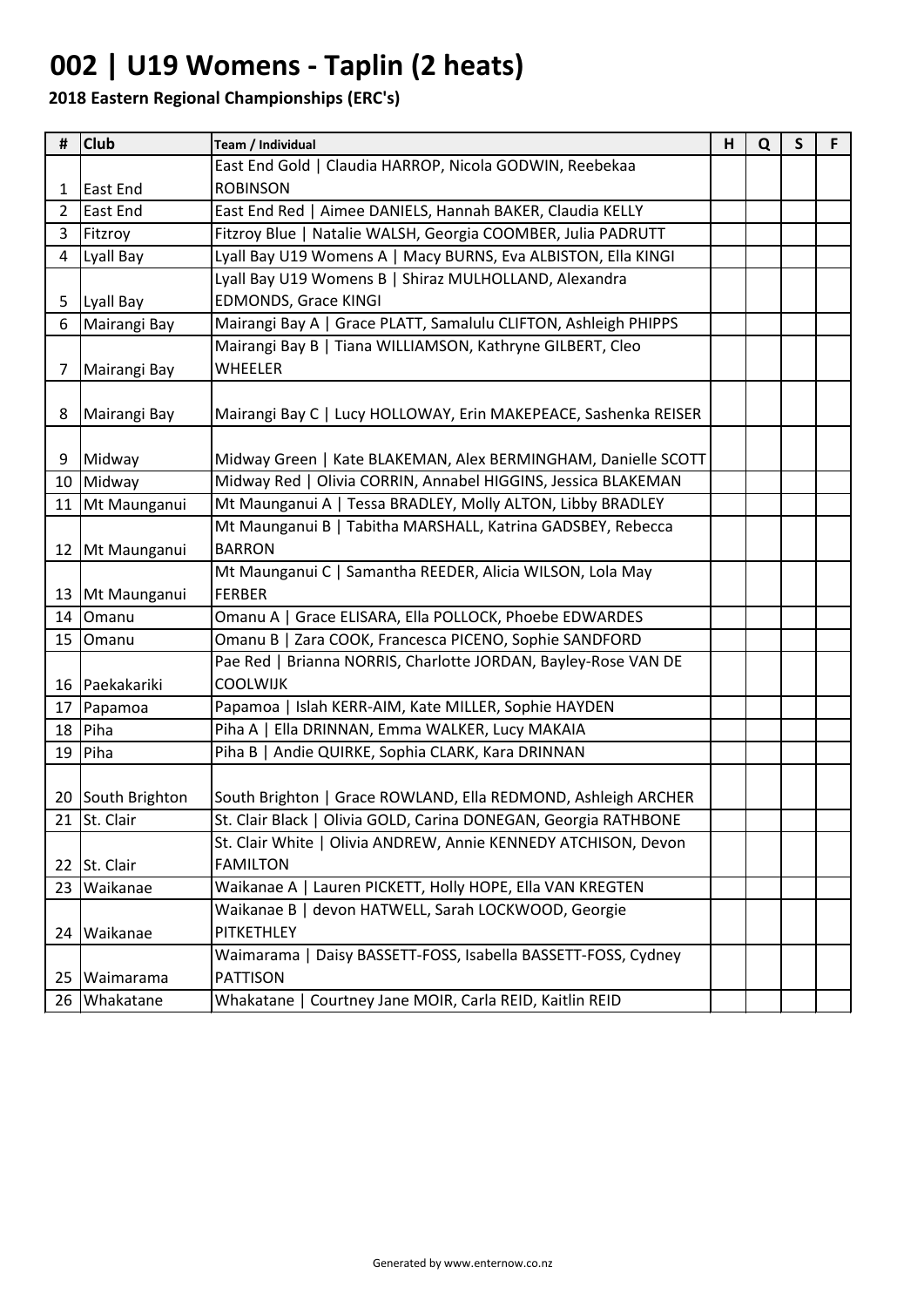# **001 | Open Womens - Taplin (2 heats)**

| # | <b>Club</b>              | Team / Individual                                                            | н | Q | S | F. |
|---|--------------------------|------------------------------------------------------------------------------|---|---|---|----|
| 1 | Fitzroy                  | Fitzroy Blue   Natalie WALSH, Ariana KEREOPA, Keely O'KEEFFE                 |   |   |   |    |
| 2 | Lyall Bay                | Lyall Bay Open Womens A   Samantha LEE, Eva ALBISTON, Ella KINGI             |   |   |   |    |
| 3 | Mairangi Bay             | Mairangi Bay A   Samantha ROWE, Rachel CLARKE, Kayla MCKENZIE                |   |   |   |    |
| 4 | Mairangi Bay             | Mairangi Bay B   Victoria CLARK, Libby BELL, Penelope STRICKLAND             |   |   |   |    |
| 5 |                          | Mt Maunganui Mt Maunganui A   Jessica MILLER, Emily CORIN, Libby BRADLEY     |   |   |   |    |
|   |                          | Mt Maunganui B   Lily NICHOLS, Brooke SHERGOLD, Camille ROSA-                |   |   |   |    |
| 6 | Mt Maunganui   PEROTTEAU |                                                                              |   |   |   |    |
| 7 |                          | Mt Maunganui   Mt Maunganui C   Grace EGLINTON, Amy BARRON, Julia CONWAY     |   |   |   |    |
| 8 |                          | Mt Maunganui Mt Maunganui D   Claire BENTAOUZA, Adriana BIRD, Emily CAMPBELL |   |   |   |    |
|   |                          | Mt Maunganui E   Andrea HARVEY, Kaydi O'CONNOR-STRATTON, Lauren              |   |   |   |    |
| 9 | Mt Maunganui ASSINK      |                                                                              |   |   |   |    |
|   |                          | Mt Maunganui F   Claudine COURTEAU-GODMAIRE, Arna MAJSTROVIC                 |   |   |   |    |
|   |                          | 10 Mt Maunganui (NEE WRIGHT), Laura WESTON                                   |   |   |   |    |
|   | 11 Omanu                 | Omanu A   Grace ELISARA, Devon HALLIGAN, Ella POLLOCK                        |   |   |   |    |
|   | 12 Orewa                 | Orewa   Macey FRANICH, Stefanie CRNCEVIC, Kathryn ONLEY                      |   |   |   |    |
|   |                          | Pae Green   Bayley-Rose VAN DE COOLWIJK, Mckenzie JONES, Brianna             |   |   |   |    |
|   | 13 Paekakariki           | <b>NORRIS</b>                                                                |   |   |   |    |
|   | 14 Papamoa               | Papamoa A   Natalie PEAT, Kate MILLER, Sophie HAYDEN                         |   |   |   |    |
|   | 15 Papamoa               | Papamoa B   Kathryn STEWART, Michelle DYKES, Ariana MOFFATT                  |   |   |   |    |
|   | $16$ Piha                | Piha A   Kirsty WANNAN, Teneale HATTON, Hannah WILLIAMS                      |   |   |   |    |
|   | 17 Red Beach             | Red Beach   Rachel HARE, Lauren JOHNSON, Kelsi BOOCOCK                       |   |   |   |    |
|   | 18 St. Clair             | St. Clair   Carina DOYLE, Olivia GOLD, Maddison CRAWFORD                     |   |   |   |    |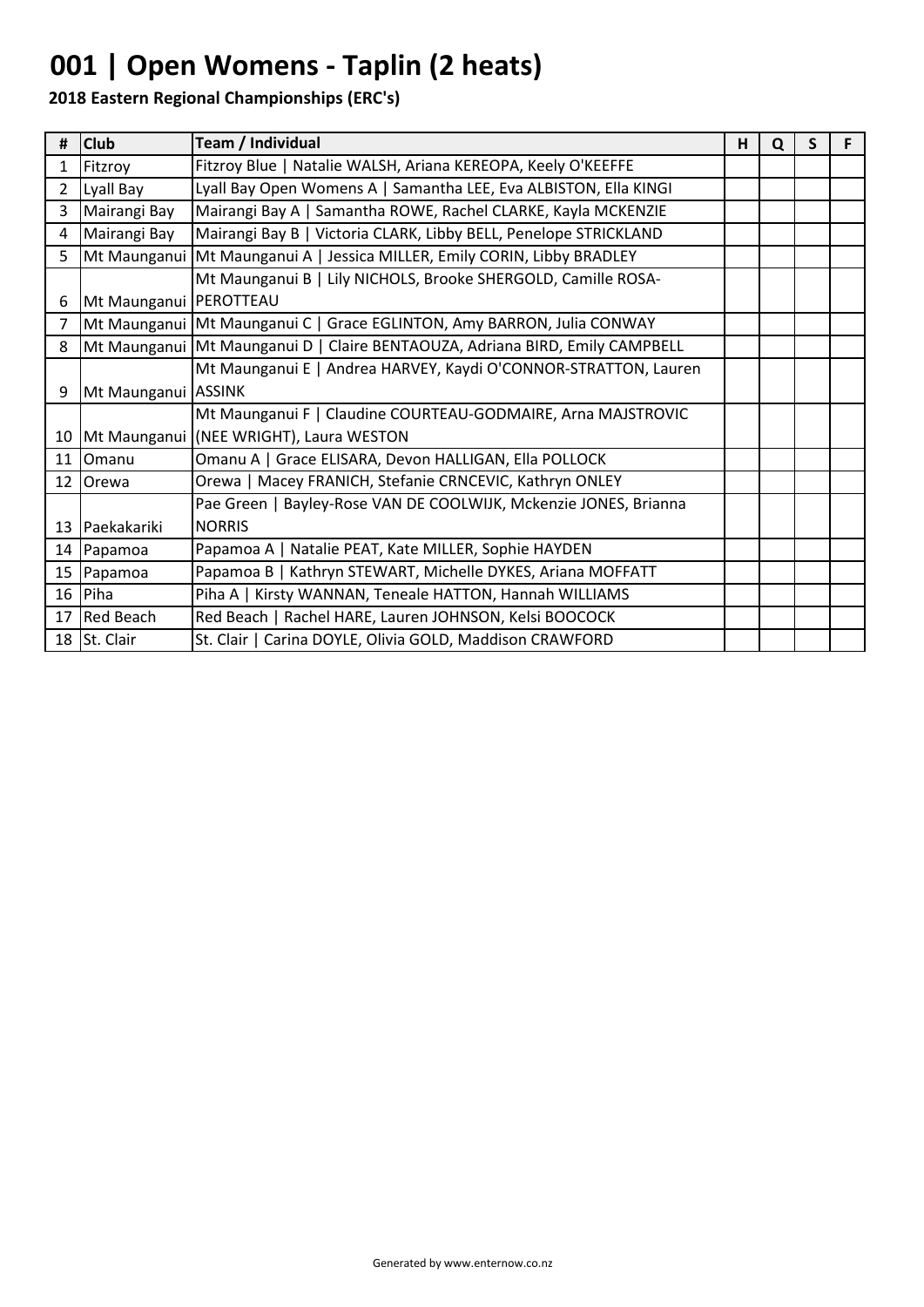## **003 | U16 Womens - Surf Teams**

| #              | <b>Club</b>         | Team / Individual                                                       | H | Q | $\mathsf{S}$ | F. |
|----------------|---------------------|-------------------------------------------------------------------------|---|---|--------------|----|
|                |                     |                                                                         |   |   |              |    |
| $\mathbf 1$    | East End            | East End   Lucy NORTH, Sophia TAYLOR, Molly BAKER, Charlotte GODWIN     |   |   |              |    |
|                |                     | Lyall Bay U16 Womens A   Gabrielle BARNETT-BATES, Loredana              |   |   |              |    |
|                | 2   Lyall Bay       | UNSWORTH, Ruby HIKUROA, Clem MCINTOSH-OAKLEY                            |   |   |              |    |
|                |                     | Mairangi Bay A   Nadine LEES, Cassidy COLDICOTT, Astaria TEAUKURA, Lucy |   |   |              |    |
| 3 <sup>1</sup> | Mairangi Bay        | <b>HOLLOWAY</b>                                                         |   |   |              |    |
|                |                     |                                                                         |   |   |              |    |
| 4              | Mairangi Bay        | Mairangi Bay B   Belle KINGI, Tayla DALTON, Olivia SMITH, Aotea CLIFTON |   |   |              |    |
|                |                     | Mt Maunganui A   McKeelie VAN LYE, Olive PEARCE, Lucy ELLIS, Ella       |   |   |              |    |
| 5              | Mt Maunganui POMARE |                                                                         |   |   |              |    |
|                |                     | New Plymouth   Yannika HARROP, Jordan GRYLLS, Casey FEAVER, Evette      |   |   |              |    |
| 6              | New Plymouth ALBERS |                                                                         |   |   |              |    |
|                |                     | Ocean Beach   Louisa MASON, Frances EBBETT-WATT, Brianna HARRIS,        |   |   |              |    |
| 7              | Ocean Beach         | Sarah-Kate BIRKETT                                                      |   |   |              |    |
|                |                     |                                                                         |   |   |              |    |
| 8              | Omanu               | Omanu A   Molly SHIVNAN, Hattie FRASER, Joy MITCHELL, Ayla REDSHAW      |   |   |              |    |
|                |                     | Omanu B   Rachel BROWN, Bridget SIMPSON, Sarah BURNS, Ruby              |   |   |              |    |
| 9              | Omanu               | <b>MCSWEENEY</b>                                                        |   |   |              |    |
|                |                     | Orewa A   Kate WIGNELL, Cayleen BESTER, Emma SUTHERLAND, Kendra         |   |   |              |    |
|                | 10 Orewa            | <b>STINSON</b>                                                          |   |   |              |    |
|                |                     | Papamoa A   Chanelle WEST, Lucy MANO, Saffron O'DONNELL, Jenna          |   |   |              |    |
|                | 11 Papamoa          | <b>STEPHENSON</b>                                                       |   |   |              |    |
|                |                     | Piha A   Andie QUIRKE, Emily CAMERON, Niamh BRITTENDEN, Natalya         |   |   |              |    |
|                | 12 Piha             | <b>MACKENZIE</b>                                                        |   |   |              |    |
|                |                     | Red Beach   Alexsia BINGLEY, Josie CORNISH, Mary KRAMER, Aria           |   |   |              |    |
|                | 13 Red Beach        | <b>THOMPSON</b>                                                         |   |   |              |    |
|                |                     | Waikanae   Brooke WILLOCK, Brooke MORRISON, devon HATWELL, Edan         |   |   |              |    |
|                | 14 Waikanae         | <b>WILSON</b>                                                           |   |   |              |    |
|                |                     | Waimarama   Cydney PATTISON, Harriet PARK, Connie WILSON, Bianca        |   |   |              |    |
|                | 15 Waimarama        | SANKO                                                                   |   |   |              |    |
|                |                     |                                                                         |   |   |              |    |
|                | 16   Westshore      | Westshore A   Olivia GRAY, Hannah COTTER, Mahina ROSS, Kaitlin COTTER   |   |   |              |    |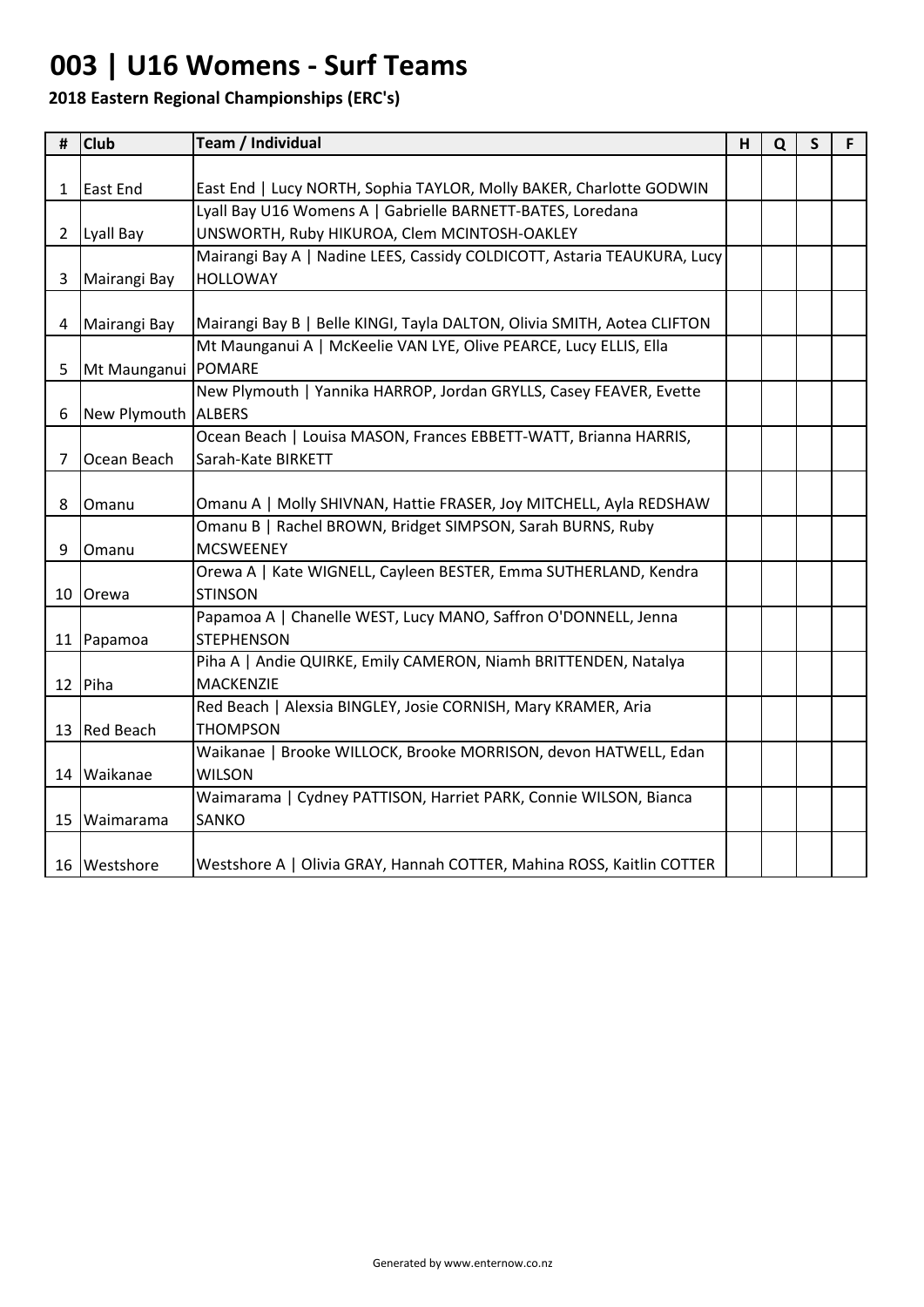## **002 | U19 Womens - Surf Teams**

| #            | <b>Club</b>        | Team / Individual                                                        | н | Q | S | F. |
|--------------|--------------------|--------------------------------------------------------------------------|---|---|---|----|
|              |                    |                                                                          |   |   |   |    |
| $\mathbf{1}$ | East End           | East End Red   Claudia KELLY, Aimee DANIELS, Lucy NORTH, Sophia TAYLOR   |   |   |   |    |
|              |                    | Lyall Bay U19 Womens A   Ella KINGI, Sophie IRVING, Loredana UNSWORTH,   |   |   |   |    |
| $\mathbf{2}$ | Lyall Bay          | Macy BURNS                                                               |   |   |   |    |
|              |                    | Mairangi Bay A   Grace PLATT, Tiana WILLIAMSON, Sashenka REISER, Janelle |   |   |   |    |
| 3            | Mairangi Bay       | <b>BEAMISH</b>                                                           |   |   |   |    |
|              |                    | Mairangi Bay B   Samalulu CLIFTON, Cleo WHEELER, Kathryne GILBERT,       |   |   |   |    |
|              | 4 Mairangi Bay     | <b>Ashleigh PHIPPS</b>                                                   |   |   |   |    |
|              |                    | Midway   Olivia CORRIN, Jessica BLAKEMAN, Danielle SCOTT, Kate           |   |   |   |    |
| 5            | Midway             | <b>BLAKEMAN</b>                                                          |   |   |   |    |
|              |                    | Mt Maunganui A   Libby BRADLEY, Tessa BRADLEY, Rebecca BARRON,           |   |   |   |    |
| 6            |                    | Mt Maunganui Tabitha MARSHALL                                            |   |   |   |    |
|              |                    | Mt Maunganui B   Molly ALTON, Samantha REEDER, Anais MAGNER, Milla       |   |   |   |    |
| 7            | Mt Maunganui MUNRO |                                                                          |   |   |   |    |
|              |                    | Omanu A   Ella POLLOCK, Grace ELISARA, Phoebe EDWARDES, Ayla             |   |   |   |    |
| 8            | Omanu              | <b>REDSHAW</b>                                                           |   |   |   |    |
|              |                    | Papamoa   Islah KERR-AIM, Sophie HAYDEN, Saffron O'DONNELL, Jenna        |   |   |   |    |
| 9            | Papamoa            | <b>STEPHENSON</b>                                                        |   |   |   |    |
|              | 10 Piha            | Piha A   Emma WALKER, Kara DRINNAN, Ella DRINNAN, Lucy MAKAIA            |   |   |   |    |
|              |                    | Red Beach A   Camille SMALL, Tania DENVIR, Shanae JOHNSTON, Emily        |   |   |   |    |
|              | 11 Red Beach       | <b>LYNDON</b>                                                            |   |   |   |    |
|              |                    |                                                                          |   |   |   |    |
|              | 12 St. Clair       | St. Clair   Olivia GOLD, Devon FAMILTON, Olivia ANDREW, Carina DONEGAN   |   |   |   |    |